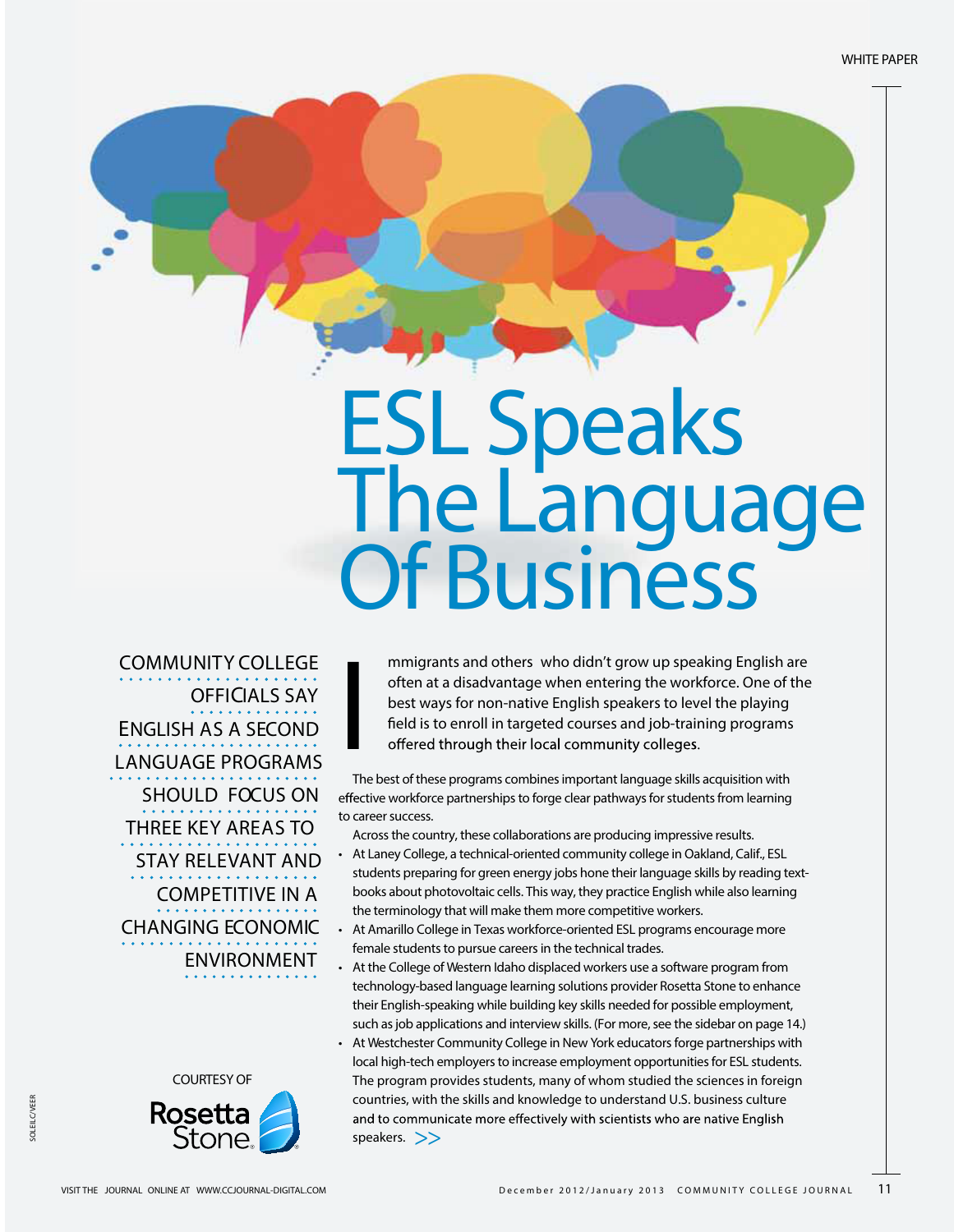- City College of San Francisco (CCSF) collaborates with the mayor's office, worker unions, and community groups to provide targeted ESL training for students seeking unionized construction jobs or work in restaurants and hotels.
- Miami Dade College plans to bring together faculty, administrators, and students to create communities of interest around particular academic majors. The program integrates English for Academic Purposes students with other enrollees at the college who are pursuing the same majors.

Effective community college ESL programs drive employment for students, fuel higher enrollments, and help colleges forge lasting relationships with regional and local employers. These programs have become increasingly important as immigrants and non-English-speaking workers comprise an increasingly large share of the U.S. employment base.

#### **Creating Value**

The challenge for colleges is to demonstrate tangible value from these efforts and secure the long-range funding and support needed to sustain and grow ESL programs, all amid increasingly difficult economic realities.

These efforts require a multifaceted approach that begins with a needs assessment—of students, of economic leaders, and of community colleges and ends with a clear statistical foundation for understanding the effect of these efforts on the college. If done right, such efforts will help create language learning that promotes success and, ultimately, justifies continued investment.

Here are three important steps that will help community colleges take their ESL programs to the next level.



#### **Step One: Successful Outreach**

Community college administrators must identify the ESL and workforce needs of their local communities. To do that, they must reach out to existing and potential students.

ESL experts say this research should be comprehensive and conducted with the goal of uncovering specific data that help colleges ensure ESL programs stay relevant within the changing needs of their local communities. To understand the needs of ESL students,

community colleges should drill down into the English-language written, oral, and verbal skills that students typically exhibit when they first come to the college. Also important is an assessment of the related skills students bring to the ESL program, including literacy levels in native languages. Together, this information helps educators customize ESL programs and creates options for accelerating instruction for select students.

Institutions that mistakenly gloss over this important up-front work will likely find their ESL programs out of sync with the needs of employers and community members. "An English-language learning program that a community college creates on its own and then tries to sell to students is probably not going to look incredibly enticing," explains Teresita



# **The Majority Minority**<br>A workforce in transition

Community college ESL programs are evolving out of necessity: The U.S. workforce and the role of community colleges are undergoing fundamental changes. The Hispanic population has now surpassed African-Americans as the largest U.S. minority, which means colleges must serve an increasing number of students whose first language is something other than English. In fact, nearly a quarter of the 6.5 million students enrolled at community colleges come from an immigrant background, according to the Community College Consortium for Immigrant Education (CCCIE<sup>2</sup>).

At the same time, about 2.7 college-educated immigrants are without jobs or are underemployed in jobs that don't take advantage of their skills, a CCCIE report says.<sup>3</sup> The result: Students, businesses, and community colleges are realizing that ESL programs must not only teach the language but also create pathways that help students land jobs and become more productive members of society.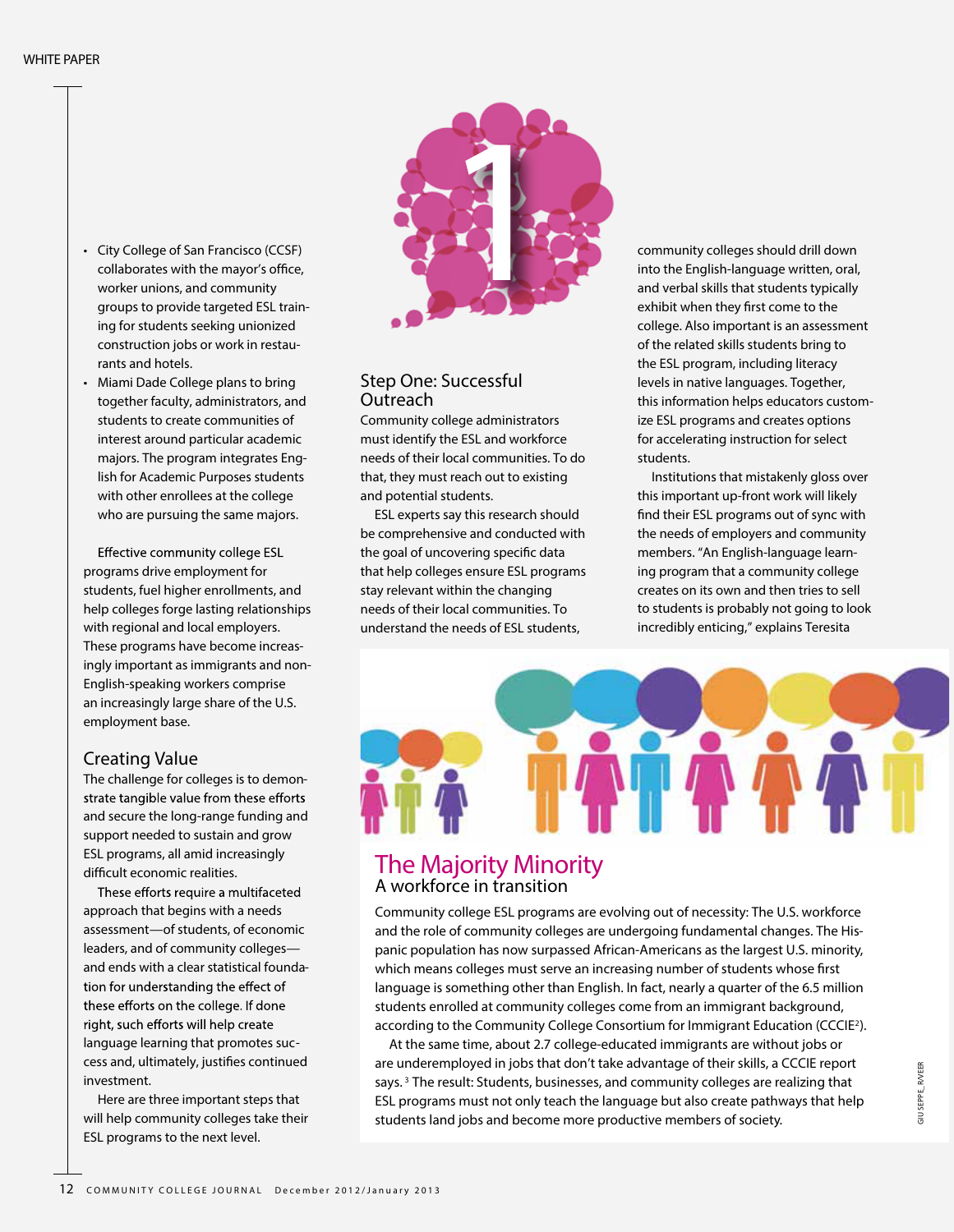

Consortium for Immigrant Education (CCCIE). "Instead, we've found that the programs that work come out of many up-front conversations with individual students to get a real sense of what the needs really are."

As a result, a number of community colleges are turning to contextualized ESL, which makes specific terminology and concepts related to individual vocations an integral part of the ESL curriculum. Administrators say students are often more motivated to do assigned readings and put more effort into learning English vocabulary when they see a direct connection with workplace opportunities. This strategy may also open up students to new ideas. Amarillo College in Texas offers contextualized ESL for students interested in automotive technology, industrial maintenance, machining, welding, and health care. The effort has encouraged some female students to look more closely at technical trades. "I don't think that these women would have gone into technical education if we hadn't had a chance to expose them to it while they were getting their language instruction," says Tamara Clunis, dean of academic success at Amarillo.

Wisell, an associate dean at Westchester Community College and executive director of the Community College

To better tie existing ESL instruction to employment needs, a growing number of community colleges are turning to Integrated Basic Education and Skills Training (I-BEST),<sup>1</sup> a collection of integrative learning resources developed by the Washington State Board for Community and Technical Colleges. The I-BEST models combine collegecredit courses with language programs tailored to individual professions, such as health care and wellness, business, and education and library services, to name a few.

**Step Two: Work With Business and Community Leaders**

Just as important as student insights is the input community colleges receive from business and community leaders. From employers, clear ideas often emerge about what skills are most marketable among ESL students. Community groups, meanwhile, are often closely connected to immigrant populations and can help college administrators generate a clearer picture of the economics of a particular city, county, or region.

CCSF, for example, works with Arriba Juntos, a nonprofit community organization that provides occupational training and employment services to local residents. The group helps CCSF ESL students find work at food banks and other organized charities and offers opportunities for immersion in business settings to supplement traditional ESL class time. CCSF ESL faculty guide ESL students through mock job interviews to hone and refine their jobseeking skills.

CCSF, which has a sizeable Asian enrollment, works with the San Francisco–based Chinese Progressive Association to provide specialized programs for educating and organizing Chinese immigrants. "We value our work with community agencies because they can help with job placement for students," says Gregory Keech, chair of the CCSF ESL department.

The college also coordinates its ESL instruction with CityBuild, an employment program run by the city's Office of Economic and Workforce Development. The program provides workforce training and job-placement services for students in the construction industry. CCSF now offers ESL instruction that's integrated into the workday, with breakout periods, so that non-native English speakers can attend ESL classes on site.

When employers in Oakland noticed that a growing number of applicants for certain trade jobs lacked sufficient English skills, they approached administrators at Laney College to come up with a solution.

The result, Carpentería Fina, is a jobtraining program that helps Hispanic woodworkers hone their craft while learning the English terminology of the woodworking trade and the English inch-foot measurement system. "The programs are cohort-centered so there is math, English, and the trade instruction all in one semester with the same group of students," says Sonja Franeta, an ESL instructor at Laney College.

### **Opening Doors for** International Students

Immigrant students aren't the only population on the rise on U.S. college campuses. According to "Open Doors 2012: Report on International Educational Exchange," the number of international students who come to the United States in search of higher education increased by 6 percent in the 2011–12 academic year, reaching a record high 764,495, while U.S. students studying abroad increased by 1 percent.

Researchers say international student exchanges contributed \$22.7 billion to the U.S. economy in 2012. For more on the rising tide of international students on U.S. college campuses, or to read the full "Open Doors" report, visit the Institute of International Education at **www.iie.org**.